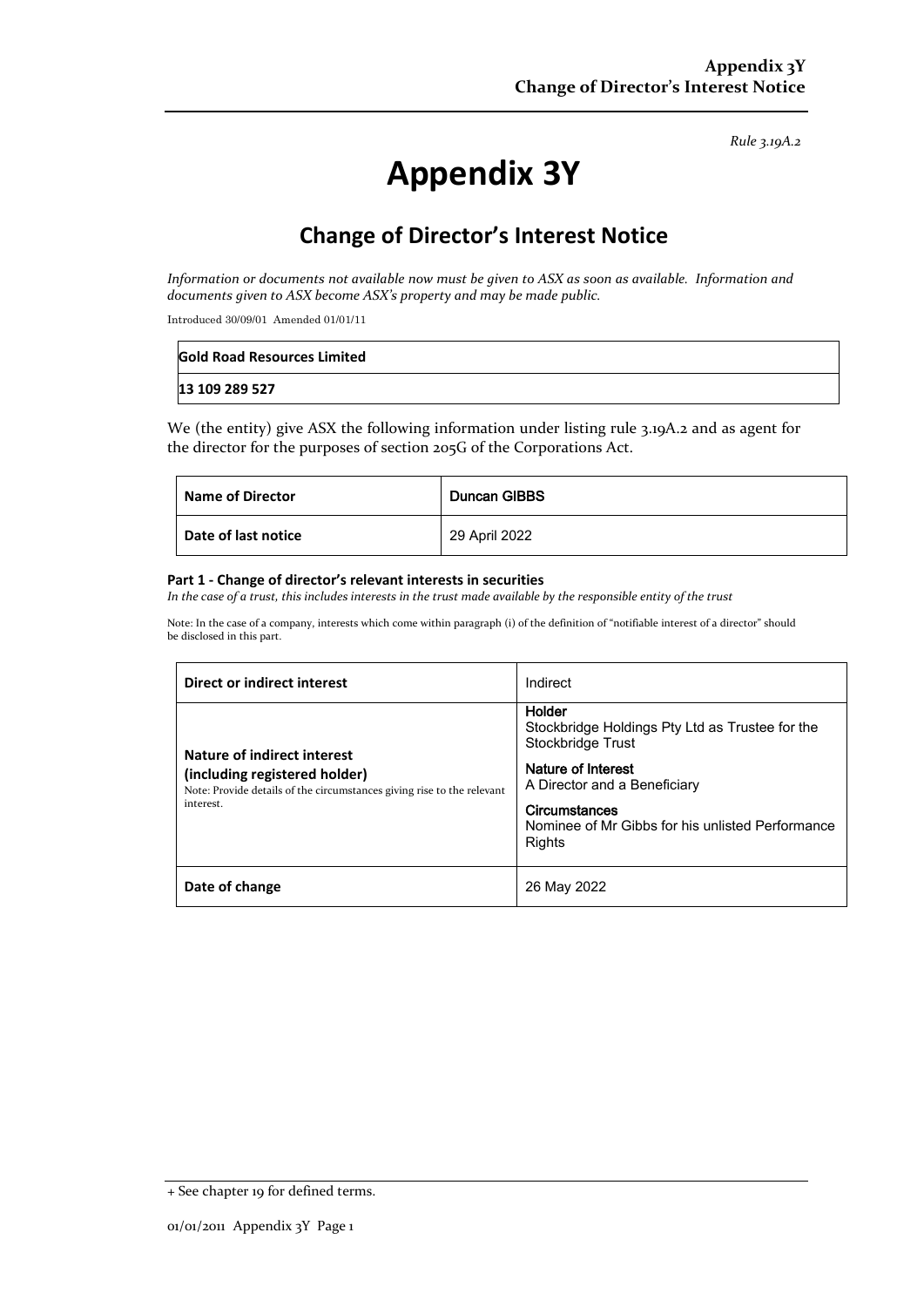| No. of securities held prior to change                                                                | Direct:<br>40,000 Fully Paid Ordinary Shares                                                                   |
|-------------------------------------------------------------------------------------------------------|----------------------------------------------------------------------------------------------------------------|
|                                                                                                       | Indirect:<br>Stockbridge Holdings Pty Ltd as trustee for the<br>Stockbridge Trust:                             |
|                                                                                                       | 1,007,195 Fully paid ordinary shares                                                                           |
|                                                                                                       | Up to 634,704 Unlisted LTI Performance Rights 1<br>January 2020 - 31 December 2022 vesting 31<br>December 2022 |
|                                                                                                       | Up to 598,195 Unlisted LTI Performance Rights 1<br>January 2021 - 31 December 2023 vesting 31<br>December 2023 |
| <b>Class</b>                                                                                          | Unlisted Performance Rights                                                                                    |
| <b>Number acquired</b>                                                                                | 151,633 2022 Short Term Incentive (STI)<br>Performance Rights vesting 31 December 2022                         |
|                                                                                                       | 542,736 Long Term Incentive (LTI) Performance<br>Rights vesting 31 December 2024                               |
| <b>Number disposed</b>                                                                                | Not applicable                                                                                                 |
| Value/Consideration<br>Note: If consideration is non-cash, provide details and estimated<br>valuation | Not applicable                                                                                                 |
| No. of securities held after change                                                                   | Direct:<br>40,000 Fully Paid Ordinary Shares                                                                   |
|                                                                                                       | Indirect:<br>Stockbridge Holdings Pty Ltd as trustee for the<br>Stockbridge Trust:                             |
|                                                                                                       | 1,007,195 Fully paid ordinary shares                                                                           |
|                                                                                                       | Up to 634,704 Unlisted LTI Performance Rights 1<br>January 2020 - 31 December 2022 vesting 31<br>December 2022 |
|                                                                                                       | Up to 598,195 Unlisted LTI Performance Rights 1<br>January 2021 - 31 December 2023 vesting 31<br>December 2023 |
|                                                                                                       | Up to 151,633 Unlisted STI Performance Rights 1<br>January 2022 - 31 December 2022 vesting 31                  |
|                                                                                                       | December 2022                                                                                                  |
|                                                                                                       | Up to 542,736 Unlisted LTI Performance Rights 1<br>January 2022 - 31 December 2024 vesting 31<br>December 2024 |

<sup>+</sup> See chapter 19 for defined terms.